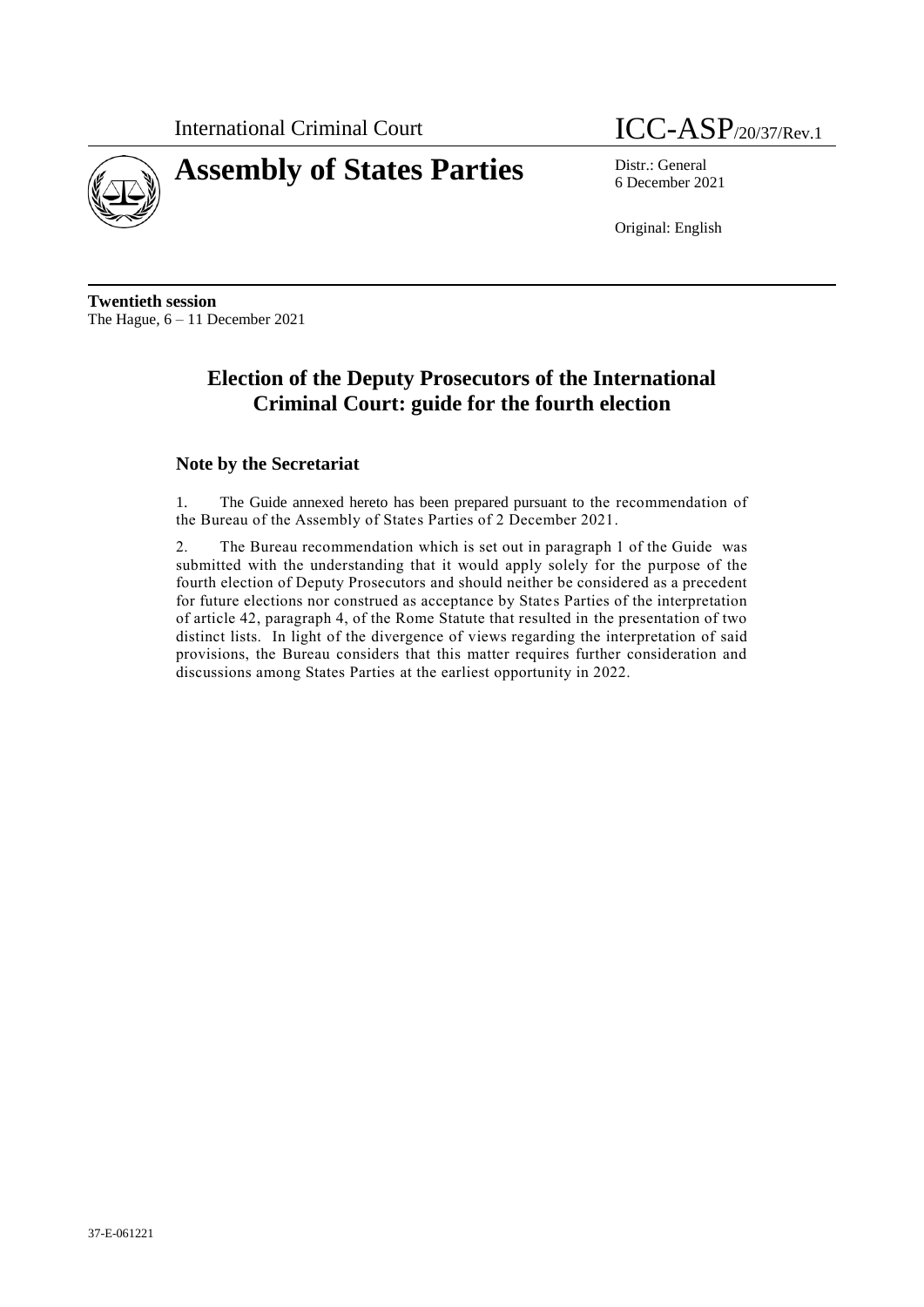## **Annex I**

# **Guide for the fourth election of the Deputy Prosecutors**

### **I. Recommendation by the Bureau of 2 December 2021**

The Bureau decided to recommend to the Assembly that:

a) the election of the two Deputy Prosecutors take place on the basis of list A and list B, as submitted by the Prosecutor to the Assembly (ICC-ASP/20/34);

b) the election of the two Deputy Prosecutors be done successively, so as to ensure equitable geographical representation of regions and legal systems. The order of the election between the two lists would be determined by drawing lots at the Assembly on the day of the election.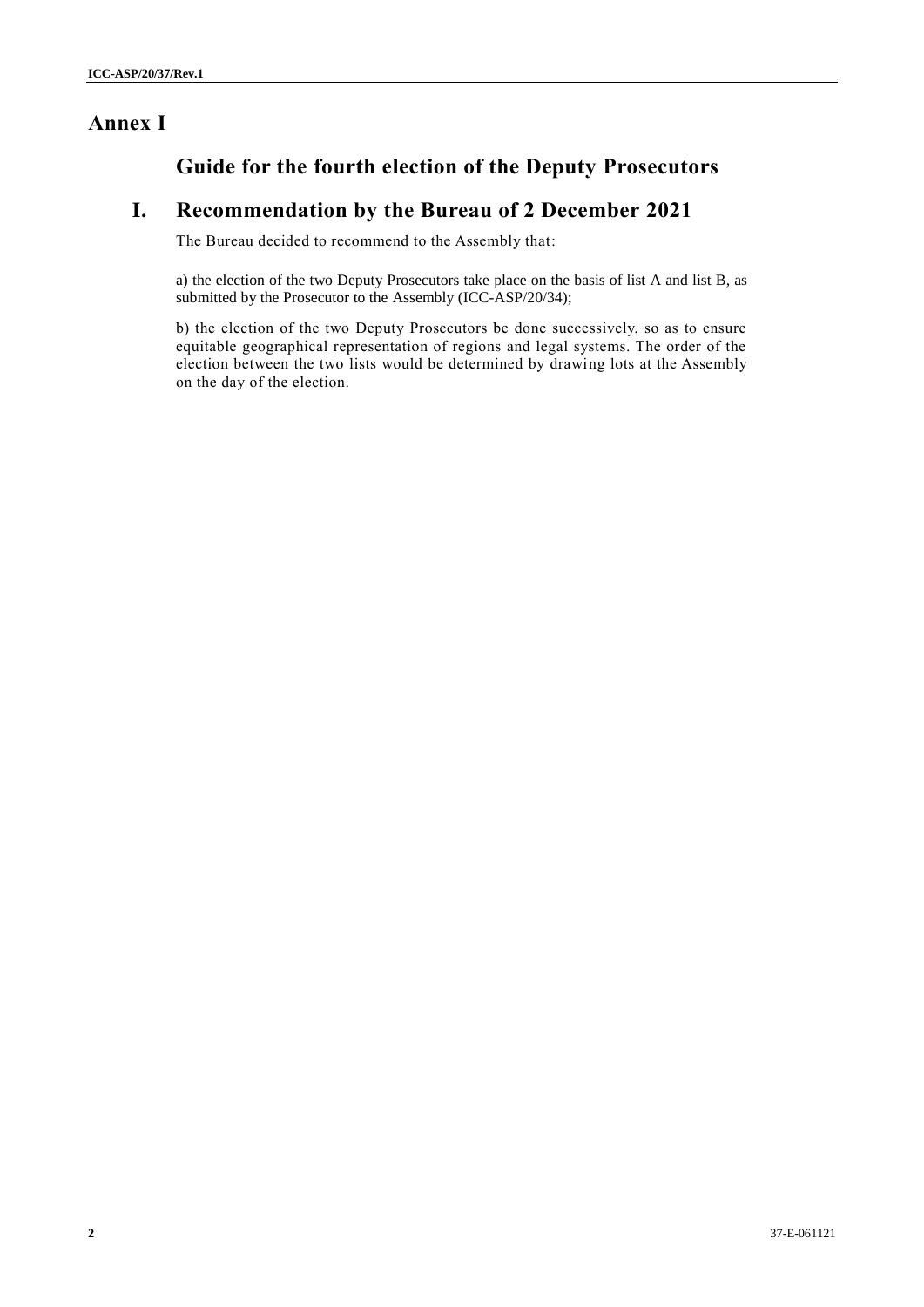### **II. Procedure for the election**

# **First ballot: Election of the Deputy Prosecutors of the International Criminal Court**

#### **1. Voting instructions regarding ballot for list A**

1. Please place an "X" in the box to the left of the name of the candidate for whom you wish to vote. Only those candidates whose names appear on the ballot are eligible.

2. Vote for a maximum of 1 candidate from List A**.** Ballots containing votes for more than 1 candidate from List A will be declared invalid. Ballots without a vote will be considered as abstentions.

### **2. Voting instructions regarding ballot for list B**

3. Please place an "X" in the box to the left of the name of the candidate for whom you wish to vote. Only those candidates whose names appear on the ballot are eligible.

4. Vote for a maximum of 1 candidate from List B**.** Ballots containing votes for more than 1 candidate from List B will be declared invalid. Ballots without a vote will be considered as abstentions.

### **3. Required majority**

5. In accordance with paragraph 4 of article 42 of the Rome Statute, "[t]he Prosecutor shall be elected by secret ballot by an absolute majority of the members of the Assembly of States Parties. The Deputy Prosecutors shall be elected in the same way from a list of candidates provided by the Prosecutor. The Prosecutor shall nominate three candidates for each position of Deputy Prosecutor to be filled." As at 1 December 2021, the total number of States Parties to the Rome Statute of the International Criminal Court is 123.<sup>1</sup> The required majority will therefore be 62 votes.

l

<sup>1</sup>[https://treaties.un.org/Pages/ViewDetails.aspx?src=TREATY&mtdsg\\_no=XVIII-10&chapter=18&clang=\\_en.](https://treaties.un.org/Pages/ViewDetails.aspx?src=TREATY&mtdsg_no=XVIII-10&chapter=18&clang=_en)